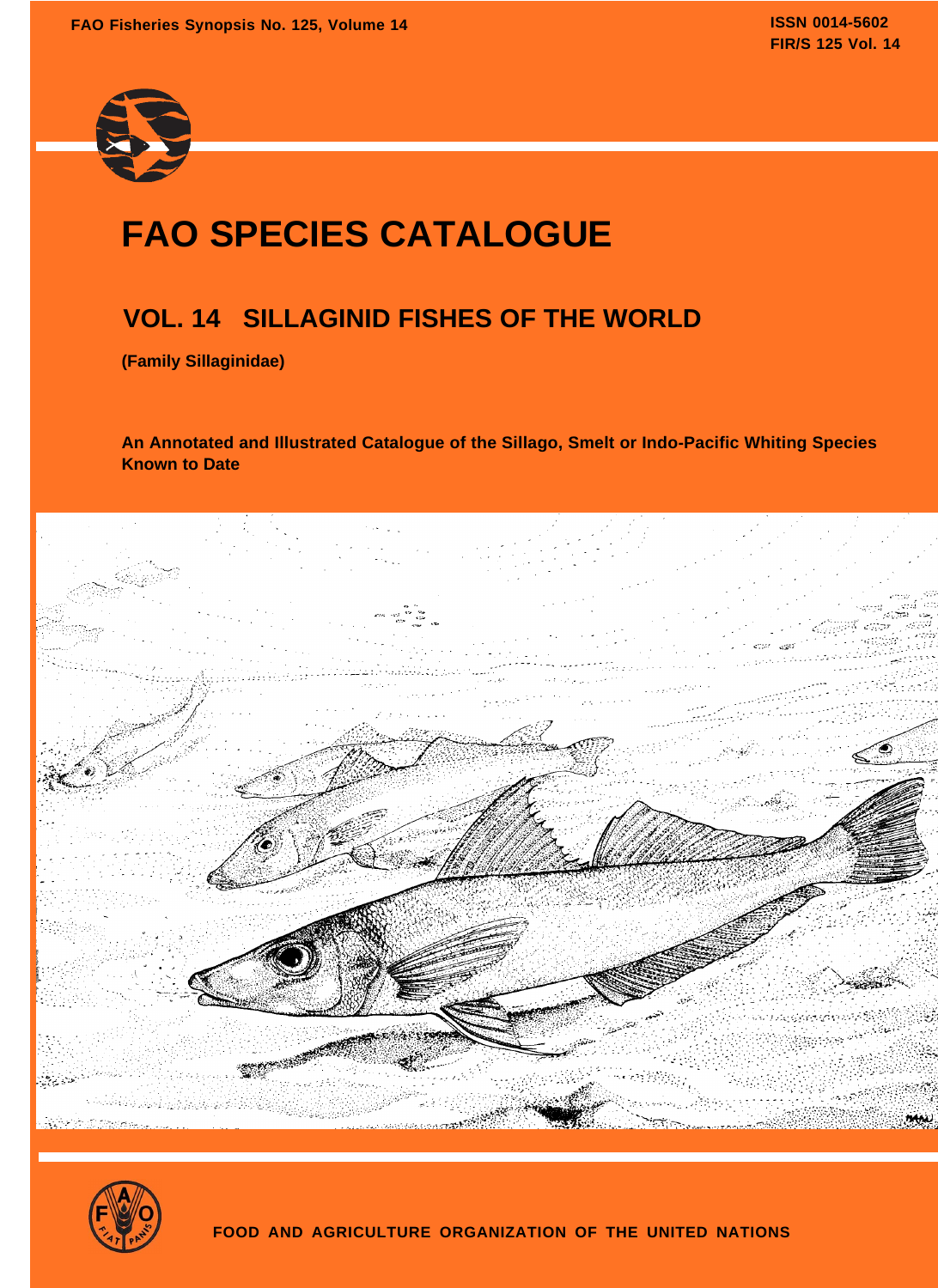# **FAO SPECIES CATALOGUE**

### **VOL. 14. SILLAGINID FISHES OF THE WORLD**

### **(Family Sillaginidae)**

**An Annotated and Illustrated Catalogue of the Sillago, Smelt or Indo-Pacific Whiting Species**

**Known to Date**

by

### **Roland J. McKay**

Queensland Museum P.O. Box 3300, South Brisbane Australia, 4101

**FOOD AND AGRICULTURE ORGANIZATION OF THE UNITED NATIONS Rome, 1992**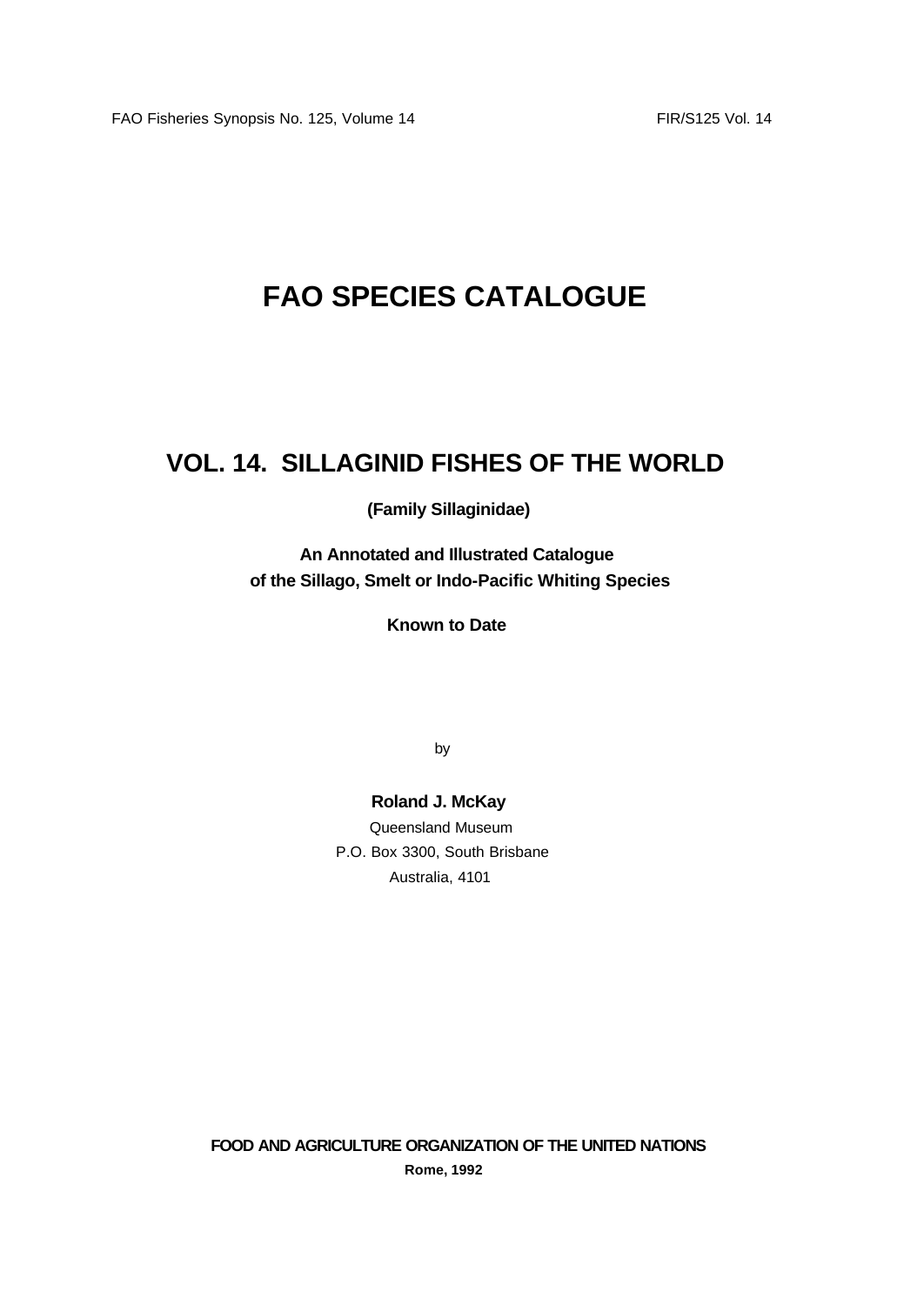The designations employed and the presentation of material in this publication do not imply the expression of any opinion whatsoever on the part of the Food and Agriculture Organization of the United Nations concerning the legal status of any country, territory, city or area or of its authorities, or concerning the delimitation of its frontiers or boundaries.

#### M-40

#### ISBN 92-5-103123-1

All rights reserved. No part of this publication may be reproduced, stored in a retrieval system, or transmitted in any form or by any means, electronic, mechanical, photocopying or otherwise, without the prior permission of the copyright owner. Applications for such permission, with a statement of the purpose and extent of the reproduction, should be addressed to the Director, Publications Division, Food and Agriculture Organization of the United Nations, Via delle Terme di Caracalla, 00100 Rome, Italy.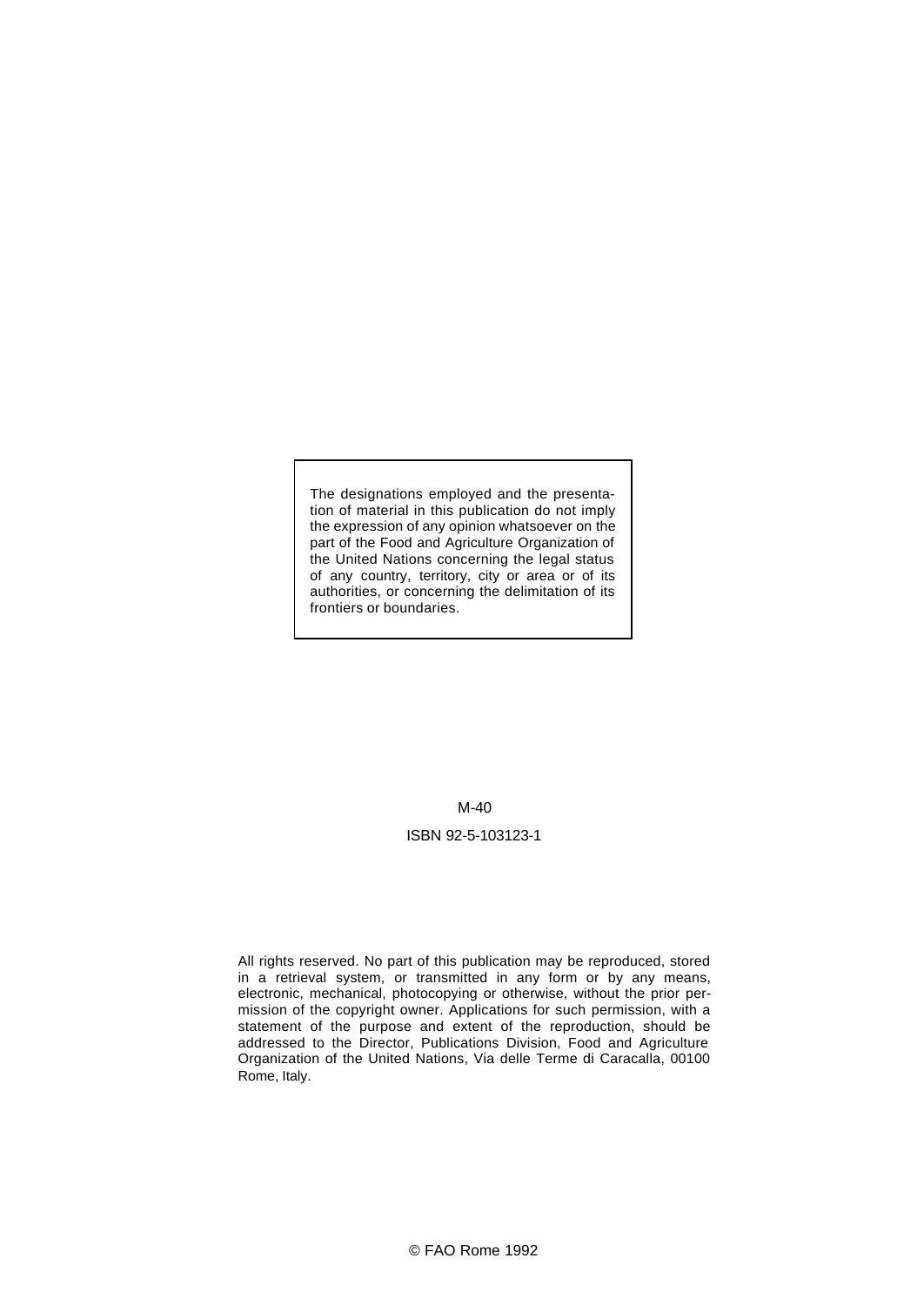#### **PREPARATION OF THIS DOCUMENT**

This document was prepared under the FAO Fisheries Department Regular Programme in the Marine Resources Service of the Fishery Resources and Enivornment Division. It is the fourteenth worldwide species catalogue in the FAO Fisheries Synopsis series.

The author is the foremost specialist in sillaginid taxonomy; his early recognition of the importance of the swimbladder morphology assisted other workers to review the sillaginids of their region. He has published several papers on sillaginids, including a revision of the family and papers describing nine new species. His work on sillaginids is based on an extensive review of the literature, the examination of type and other preserved specimens from the major museum of the world, and the examination of fresh material from many locations throughout the Indo-Pacific region.

The illustrations were either drawn by the author or were redrawn (and modified) at FAO from the literature or from the author's sketches under the supervision of the editors.

English FAO fish names were established in consultation with J.S. Nelson, University of Alberta, Edmonton (Chairman, committee on Common Names of Fishes, American Fisheries Society and American Society of Ichthyologists and Herpetologists). Official French names were created in consultation with J.-C. Quero, Institut Français pour I'Exploitation de la Mer, I'Houmeau and T. DoChi, FAO. Spanish FAO names were adapted from the literature or translated from the English FAO names with help of D. Die, FAO.

**Technical Editors:** K.E. Carpenter and C. Sommer, FAO, Rome.

**Illustrators:** P. Lastrico and M. D'Antoni, FAO, Rome, and R.J. McKay, Queensland Museum, Brisbane, Australia.

**Page composition and indexing:** M. Kautenberger-Longo, G. Sciarappa-Demuro, and A. Bogusch, FAO, Rome.

#### **McKay, R.J.**

**FAO species catalogue.** Vol. 14. Sillaginid fishes of the world. (Family Sillaginidae). An Annotated and Illustrated Catalogue of the Sillago, Smelt or Indo-Pacific Whiting Species Known to Date.

**FAO Fisheries Synopsis.** No. 125, Vol. 14. 1992. 87 p., 137 figs.

#### **ABSTRACT**

This is the fourteenth issue in the FAO series of world-wide annotated and illustrated catalogues of the groups of marine organisms that enter marine fisheries. The present volume on the family Sillaginidae includes 31 species in 3 genera and 3 subgenera. Three species, formerly recognized as subspecies, are herein recognized as distinct species, one of them for the first time. This volume includes an introductory section with general remarks on habitat, biology, fisheries, systematics, zoogeography and problems of identification, a glossary of technical terms, illustrated keys to genera and species, including regional keys, detailed accounts of species, and a table of species by major fishing area. Species accounts include illustrations, scientific and vernacular names, references to scientific names, information on habitat, biology and fisheries, and a distribution map. The work is fully indexed and there is an extensive reference to pertinent literature.

#### **Distribution**

Author FAO Fisheries Officers Regional Fisheries Councils and Commissions Selector SC